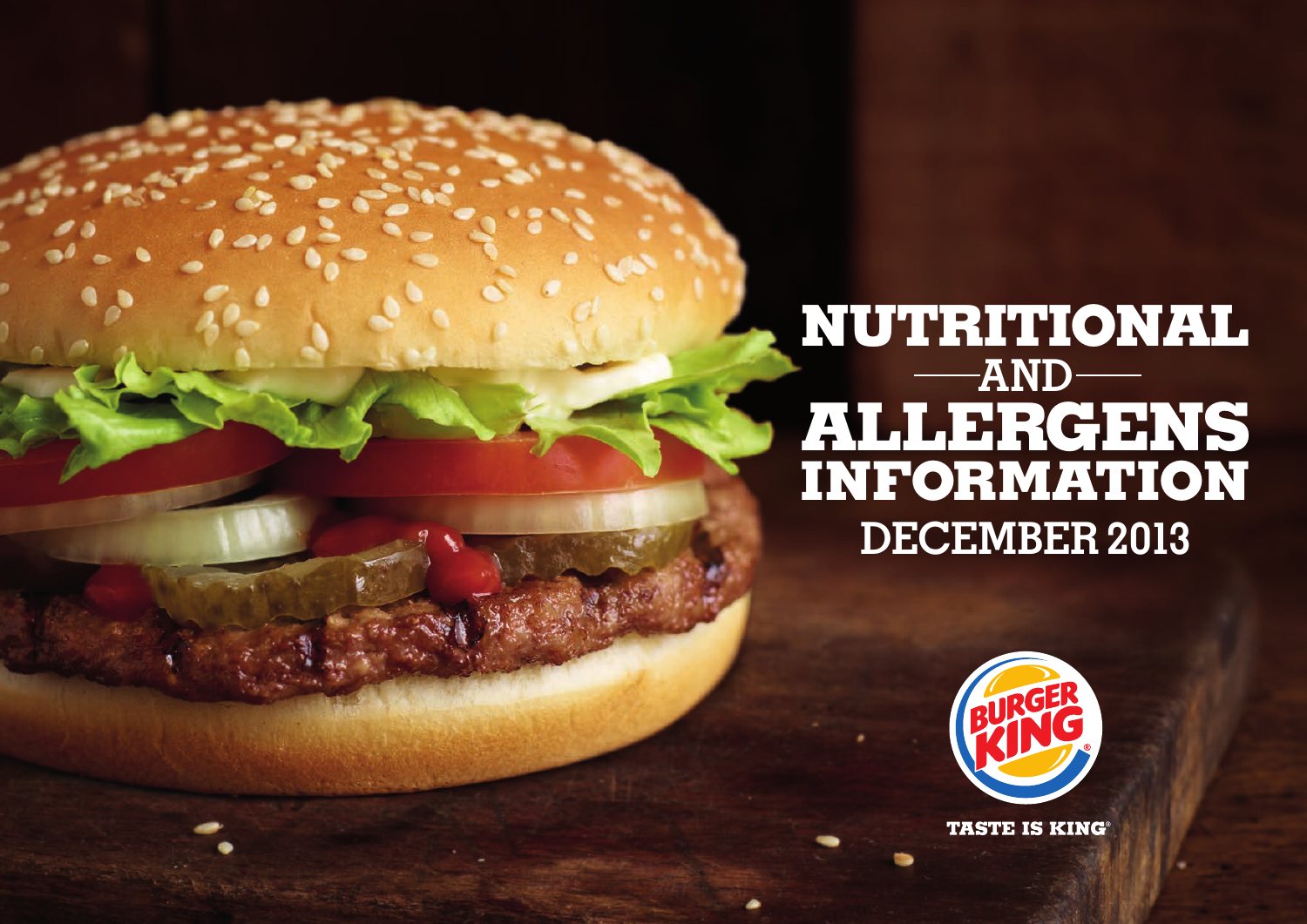|                                                  | Energy (kcal) | Energy (kJ) | Protein (g)      | Carbohydrate (g) | Sugars (g)       | Part(g) | Monounsaturated Fat (g) | polyunsaturated Fat (g) | Saturated Fats (g) | Fibre (g)        | Sodium (g) | nuts/pecmuts | milk                       | gluten                     | egg                        | soya protein               | fish                       | crustaceans | veggie       | celery                     | mustard                    | sescme             | sulphur dioxide            |
|--------------------------------------------------|---------------|-------------|------------------|------------------|------------------|---------|-------------------------|-------------------------|--------------------|------------------|------------|--------------|----------------------------|----------------------------|----------------------------|----------------------------|----------------------------|-------------|--------------|----------------------------|----------------------------|--------------------|----------------------------|
| <b>Beef</b>                                      |               |             |                  |                  |                  |         |                         |                         |                    |                  |            |              |                            |                            |                            |                            |                            |             |              |                            |                            |                    |                            |
| <b>WHOPPER®</b>                                  | 653           | 2741        | 30.5             | 51.5             | 11.8             | 35.4    | 18.2                    | 5.8                     | 9.8                | 3.4              | 1.043      | $\times$     | $\times$                   | V                          | $\checkmark$               | $\times$                   | $\times$                   | $\times$    | $\times$     | $\checkmark$               | $\times$                   | $\checkmark$       | $\times$                   |
| Double WHOPPER®                                  | 894.3         | 3746        | 51.4             | 51.9             | 11.8             | 52.8    | 25.9                    | 6.1                     | 17.9               | 3.8              | 1.043      | $\times$     | $\times$                   | $\checkmark$               | $\checkmark$               | $\times$                   | $\times$                   | $\times$    | $\times$     | $\boldsymbol{v}$           | $\times$                   | $\checkmark$       | $\times$                   |
| <b>WHOPPER® Junior</b>                           | 344           | 1440        | 15.2             | 32.8             | 6.7              | 16.9    | 8.9                     | 3.1                     | 4.2                | 1.9              | 0.580      | $\mathsf X$  | $\times$                   | $\checkmark$               | $\checkmark$               | $\times$                   | $\times$                   | $\times$    | $\times$     | $\checkmark$               | $\times$                   | $\checkmark$       | $\times$                   |
| <b>WHOPPER® Bacon &amp; Cheese</b>               | 765           | 3206        | 38.1             | 51.9             | 12.2             | 44.3    | 21.6                    | 6.1                     | 14.5               | 3.8              | 1.625      | $\times$     | $\checkmark$               | V                          | $\checkmark$               | $\checkmark$               | $\times$                   | $\times$    | $\mathsf X$  | $\boldsymbol{\mathcal{V}}$ | $\times$                   | $\checkmark$       | $\overline{\mathsf{x}}$    |
| Steakhouse                                       | 732           | 3043        | 35.4             | 48.5             | 12.8             | 43.1    | 21.3                    | $\overline{5}$          | 16.2               | $\boldsymbol{3}$ | 1.199      | $\times$     |                            | V                          | V                          | V                          | $\times$                   | $\times$    | $\times$     | $\times$                   | V                          | $\times$           | $\times$                   |
| Steakhouse Double                                | 955           | 3955        | 53.7             | 48.6             | 12.8             | 59.3    | 29.5                    | 5.3                     | 23.8               | $\overline{3}$   | 1.275      | $\times$     |                            | V                          | V                          | V                          | $\times$                   | $\times$    | $\times$     | $\times$                   | $\boldsymbol{\nu}$         | $\times$           | $\times$                   |
| Angus** Classic<br><b>CONTRACT</b>               | 571           | 2731        | 37.2             | 42.1             | 9.4              | 36.6    | 16.2                    | 3.9                     | 9.7                | 2.3              | 0.632      | $\times$     |                            | V                          | V                          | V                          | $\checkmark$               | $\times$    | $\times$     | $\checkmark$               | V                          | $\times$           | $\checkmark$               |
| Angus** Smoked Bacon & Cheddar                   | 682           | 3192        | 45.1             | 43.1             | 9.8              | 45.2    | 19.6                    | 4.5                     | 14                 | 2.6              | 0.947      | $\times$     | $\boldsymbol{\mathcal{U}}$ | V                          | $\checkmark$               | V                          | $\times$                   | $\times$    | $\times$     | $\times$                   | V                          | $\times$           | $\times$                   |
| <b>Angus** Classic Double</b>                    | 829           | 4140        | 65.7             | 42.2             | 9.4              | 61.6    | 25.7                    | 4.2                     | 18.3               | 2.3              | 0.75       | $\times$     | $\times$                   |                            | V                          | $\boldsymbol{\mathcal{U}}$ | X                          | $\times$    | $\times$     | $\times$                   | $\boldsymbol{\mathcal{U}}$ | $\times$           | $\times$                   |
| Angus** Smoked Bacon & Cheddar Double            | 940           | 4602        | 73.5             | 43.2             | 9.8              | 70.2    | 29.1                    | 4.8                     | 22.6               | 2.6              | 1.065      | $\times$     | $\checkmark$               | V                          | $\checkmark$               | $\boldsymbol{\nu}$         | $\times$                   | $\times$    | $\times$     | $\boldsymbol{\mathsf{X}}$  | V                          | $\times$           | $\times$                   |
| <b>Bacon Double Cheese</b>                       | 477           | 2081        | 31.5             | 34.2             | 8.7              | 25.8    | $\mathbf{u}$            | 1.5                     | 11.7               | 2.3              | 1.054      | $\times$     | $\checkmark$               | $\checkmark$               | $\checkmark$               | V                          | $\checkmark$               | $\times$    | $\times$     | <b>V</b>                   | $\checkmark$               | $\checkmark$       | $\times$                   |
| Bacon Double Cheese XL                           | 955           | 4001        | 63               | 52               | 12 <sub>12</sub> | 54.8    | 23.2                    | 2.6                     | 25.8               | 3.6              | 1.82       | $\times$     | ✓                          | V                          | $\checkmark$               | V                          | $\boldsymbol{\mathcal{U}}$ | $\times$    | $\times$     | $\checkmark$               | V                          | V                  | $\times$                   |
| <b>Big King</b>                                  | 473           | 1976        | 26.9             | 32.3             | 6.6              | 25.9    | 12.2                    | 2.8                     | 9.4                | 2.1              | 0.796      | $\times$     |                            | V                          | V                          |                            | $\times$                   | $\times$    | $\times$     | $\boldsymbol{\mathcal{U}}$ | V                          |                    | $\times$                   |
| Double Rodeo                                     | 503.5         | 2107        | 28               | 43.8             | 8.4              | 24.2    | 10.7                    | $\overline{2}$          | 10.3               | 2.4              | 0.681      | $\times$     |                            | V                          | $\times$                   | V                          | $\times$                   | $\times$    | $\times$     | $\times$                   | V                          | $\boldsymbol{\nu}$ | $\times$                   |
| <b>Double Cheeseburger</b>                       | 459.9         | 1924        | 29               | 33.1             | 6.9              | 23.8    | 9.9                     | 1.2                     | 11.1               | 2.1              | 0.979      | $\times$     | $\checkmark$               | V                          | $\checkmark$               | $\checkmark$               | $\checkmark$               | $\times$    | $\times$     | $\boldsymbol{\mathcal{U}}$ | V                          | V                  | $\times$                   |
| Quarter Pound Cheeseburger                       | 435.7         | 1830        | 20.9             | 49.8             | 11.8             | 17.2    | 4.2                     | 1.6                     | 7.5                | 2.5              | 1.361      | $\times$     | $\boldsymbol{\mathcal{U}}$ | $\boldsymbol{\nu}$         | $\checkmark$               | $\boldsymbol{\nu}$         | $\checkmark$               | $\times$    | $\times$     | $\checkmark$               | V                          | $\checkmark$       | $\times$                   |
| Cheeseburger                                     | 315.6         | 1324        | 17.3             | 32.4             | 6.5              | 13.2    | 5.6                     | 1.1                     | 5.7                | 1.8              | 0.767      | $\times$     | $\boldsymbol{\nu}$         | V                          | $\checkmark$               | $\boldsymbol{\nu}$         | $\checkmark$               | $\times$    | $\times$     | $\checkmark$               | V                          | $\checkmark$       | $\times$                   |
| Hamburger                                        | 274.3         | 1153        | 15 <sub>15</sub> | 31.9             | 6                | 9.9     | 4.6                     | 1.                      | 3.6                | 1.8              | 0.556      | $\times$     | $\boldsymbol{v}$           | $\mathbf v$                | $\checkmark$               | $\boldsymbol{\mathcal{V}}$ | $\mathbf v$                | $\times$    | $\times$     | $\mathbf v$                | $\checkmark$               | $\checkmark$       | $\overline{\mathsf{x}}$    |
| Chicken                                          |               |             |                  |                  |                  |         | ÷                       |                         |                    |                  |            |              |                            |                            |                            |                            |                            |             |              |                            |                            |                    |                            |
| Chicken* Royale                                  | 605           | 1998        | 24               | 55.7             | 6.6              | 17.1    | 8.6                     | 3.8                     | 4.2                | 2.8              | 1.436      | $\times$     | $\mathbf{v}$               | V                          | $\mathbf{v}$               | $\boldsymbol{\nu}$         | $\times$                   | $\times$    | $\times$     | $\mathbf v$                | V                          | $\boldsymbol{\nu}$ | $\boldsymbol{\mathcal{U}}$ |
| Chicken* Royale with Cheese                      | 687           | 2883        | 28.8             | 53.1             | 6.8              | 39.5    | 20                      | 8.4                     | 9.6                | 2.8              | 1.746      | $\times$     | $\checkmark$               | $\boldsymbol{q}$           | V                          | V                          | $\times$                   | $\times$    | $\times$     | $\checkmark$               | V                          | $\checkmark$       | $\checkmark$               |
| Sweet Chilli Chicken* Royale                     | 480           | 2275        | 24               | 57.3             | $\mathbf n$      | 23.7    | 12.4                    | 5.7                     | 4.6                | 2.7              | 1.307      | $\times$     | $\boldsymbol{\mathcal{U}}$ | $\checkmark$               | $\checkmark$               | V                          | $\checkmark$               | $\times$    | $\times$     | $\checkmark$               | V                          | $\boldsymbol{\nu}$ | $\boldsymbol{v}$           |
| Chicken* TENDERCRISP®                            | 607           | 2608        | 28               | 51.1             | 6.3              | 32.7    | 18.2                    | 8.5                     | 5.4                | $3.1 -$          | 1.244      | $\times$     | $\boldsymbol{\mathcal{U}}$ | V                          | $\checkmark$               | $\times$                   | $\times$                   | $\times$    | $\mathsf X$  | $\checkmark$               | $\times$                   | $\times$           | $\checkmark$               |
| Chicken* TENDERCRISP <sup>®</sup> with Cheese    | 689           | 2942        | 32.5             | 52.4             | 7.2              | 39.2    | 20.3                    | 8.5                     | 9.5                | 3.2 <sub>2</sub> | 1.656      | $\times$     | $\mathbf v$                | $\checkmark$               | $\boldsymbol{\mathcal{U}}$ | $\times$                   | $\times$                   | $\times$    | $\mathsf{X}$ | V                          | $\times$                   | $\times$           | $\checkmark$               |
| Caesar Chicken* TENDERCRISP®                     | 626           | 2556        | 25.9             | 53.9             | 7.2              | 32.5    | 18                      | 8.6                     | 5.7                | 3.4              | 1.349      | $\times$     | $\checkmark$               | $\boldsymbol{\mathcal{U}}$ | $\checkmark$               | $\times$                   | $\times$                   | $\times$    | $\times$     | $\checkmark$               | $\times$                   | $\times$           | $\checkmark$               |
| Sweet Chilli Chicken Wrap                        | 297.6         | 1255        | 23               | 35.4             | 2.4              | 6.9     | 2.5                     | 1.5                     | 2.6                | 2.1              | 1.211      | $\times$     | $\boldsymbol{\nu}$         | V                          | $\checkmark$               | V                          | $\checkmark$               | V           | $\times$     | $\checkmark$               | V                          | $\checkmark$       | $\times$                   |
| Caesar Chicken Wrap                              | 346           | 1424        | 23.2             | 30.4             | 2.6              | 13.6    | 6.4                     | 3.6                     | 3.2                | 2.1              | 1.174      | $\times$     | $\mathbf v$                | V                          | $\checkmark$               | $\boldsymbol{\nu}$         | V                          | V           | $\times$     | V                          | V                          | $\checkmark$       | $\times$                   |
| Chicken* Nugget burger                           | 366.4         | 1539        | 14.1             | 38.8             | $5\overline{)}$  | 16.5    | 8.3                     | 4.4                     | 1.6                | 2.3              | 0.693      | $\times$     | $\checkmark$               | V                          | $\boldsymbol{\mathcal{U}}$ | V                          | $\times$                   | $\times$    | $\mathsf{X}$ | $\checkmark$               | V                          | V                  | $\checkmark$               |
| Chicken* Nuggets (Regular) 6 pieces includes dip | 285           | 1250        | 17.2             | 25.8             | 7.9              | 13.7    | 5.3                     | $\overline{3}$          | 1.6                | 2.1              | 0.850      | $\times$     | $\checkmark$               | $\overline{\mathsf{v}}$    | $\checkmark$               | $\times$                   | $\times$                   | $\times$    | $\times$     | $\checkmark$               | $\times$                   | $\times$           | $\boldsymbol{v}$           |
| Chicken* Nuggets (Large) 9 pieces includes dip   | 442           | 1932        | 25.9             | 41.9             | 15.1             | 20.5    | 7.9                     | 4.6                     | 2.4                | 3.3              | 1.388      | $\times$     | $\boldsymbol{\mathcal{U}}$ | V                          | $\boldsymbol{\mathcal{U}}$ | $\times$                   | X                          | $\times$    | $\times$     | $\boldsymbol{\mathcal{U}}$ | $\times$                   | $\times$           |                            |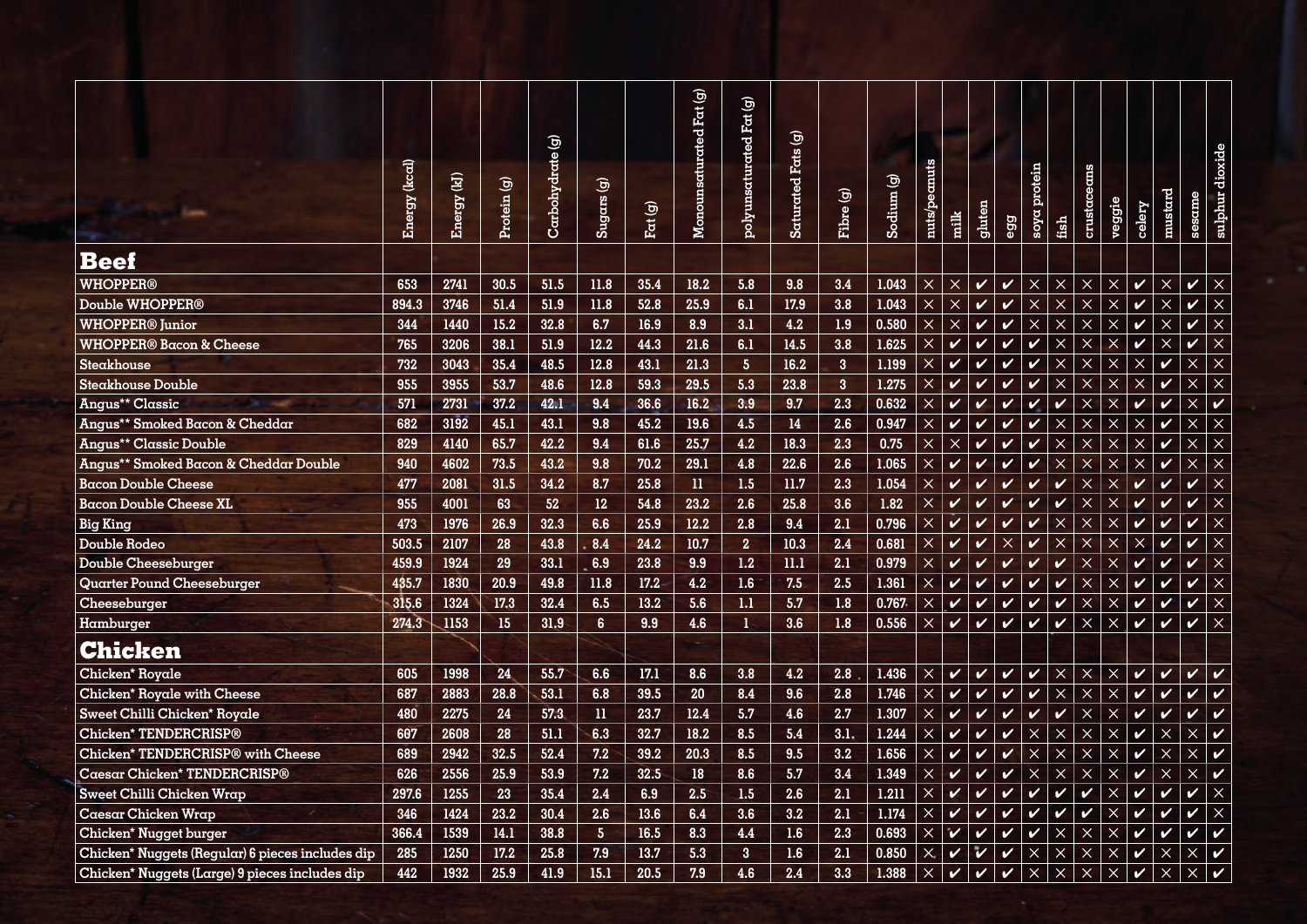|                                          | Energy (kcal) | Energy (kJ) | Protein (g)    | Carbohydrate (g) | Sugars (g)     | Part(g)                 | Monounsaturated Fat (g) | polyunsaturated Fat<br>$\widehat{\Theta}$ | <b>Saturated Fats (g)</b> | Fibre (g)    | Sodium (g) | nuts/pecmuts              | milk             | gluten             | egg          | soya protein            | fish         | crustaceans  | veggie                     | celery       | mustard      | sescme                               | sulphur dioxide         |
|------------------------------------------|---------------|-------------|----------------|------------------|----------------|-------------------------|-------------------------|-------------------------------------------|---------------------------|--------------|------------|---------------------------|------------------|--------------------|--------------|-------------------------|--------------|--------------|----------------------------|--------------|--------------|--------------------------------------|-------------------------|
| Veggie, Fish and Salad                   |               |             |                |                  |                |                         |                         |                                           |                           |              |            |                           |                  |                    |              |                         |              |              |                            |              |              |                                      |                         |
| Veggie Bean Burger                       | 625           | 2621        | 18.1           | 75.3             | 12.7           | 26.7                    | 12.4                    | 4.6                                       | 8.6                       | 6.8          | 1.403      | $\times$                  | $\boldsymbol{v}$ | $\checkmark$       | $\checkmark$ | $\times$                | $\times$     | $\times$     | V                          | $\checkmark$ | $\checkmark$ | $\checkmark$                         | $\mathsf X$             |
| Veggie Wrap                              | 493.5         | 2068        | 9.8            | 63.7             | 7.9            | 21                      | 10 <sup>°</sup>         | 3.8                                       | 6.4                       | 6.3          | 1.394      | $\bar{\mathsf{x}}$        | $\times$         | $\bullet$          | $\checkmark$ | $\times$                | $\times$     | $\times$     | V                          | $\checkmark$ | $\checkmark$ | $\mathsf X$                          | $\mathsf X$             |
| Ocean Catch                              | 498.6         | 2090        | 17.3           | 43.6             | 4.4            | 27.9                    | 14                      | 7.1                                       | 5.5                       | 2.8          | 1.021      | $\mathsf X$               | $\checkmark$     | $\checkmark$       | $\checkmark$ | $\times$                | $\checkmark$ | $\mathsf X$  | $\times$                   | $\times$     | $\times$     | $\checkmark$                         | $\mathsf{\times}$       |
| Garden Salad                             | 18            | 132         | 1.3            | 5.1              | 5 <sub>1</sub> | 0.8                     | $\mathbf{0}$            | $\mathbf{0}$                              | 0.2                       | 2.1          | 0.024      | $\times$                  | $\times$         | $\times$           | $\times$     | $\times$                | $\times$     | $\mathsf X$  | $\checkmark$               | $\times$     | $\times$     | $\times$                             | $\mathsf{\times}$       |
| Grilled Chicken Salad                    | 113           | 534         | 19.8           | 5.6              | 5.5            | 2.9                     | 0.8                     | 0.7                                       | 0.7                       | 2.5          | 0.421      | $\times$                  | $\bullet$        | $\checkmark$       | $\checkmark$ | $\checkmark$            | $\checkmark$ | $\checkmark$ | $\times$                   | $\checkmark$ | $\checkmark$ | $\checkmark$                         | $\times$                |
| Kids Nutrition                           |               |             |                |                  |                |                         |                         |                                           |                           |              |            |                           |                  |                    |              |                         |              |              |                            |              |              |                                      |                         |
| Kid's Hamburger                          | 271.6         | 1142        | 14.8           | 31.8             | 6 <sup>1</sup> | 9.7                     | 4.6                     | 0.9                                       | 3.6                       | 1.7          | 0.383      | $\times$                  | $\times$         | $\checkmark$       | $\times$     | $\times$                | $\times$     | $\times$     | $\times$                   | $\checkmark$ | $\times$     | $\mathbf{v}$                         | $\times$                |
| Kid's Cheeseburger                       | 313           | 1380        | 18             | 31.6             | 6.7            | 14.3                    | 2.4                     | 0.9                                       | 6.3                       | $1.5$        | 0.632      | $\mathsf{X}^{\mathbb{C}}$ | $\checkmark$     | $\checkmark$       | $\times$     | $\checkmark$            | $\times$     | $\times$     | $\times$                   | $\checkmark$ | $\times$     | $\checkmark$                         | $\times$                |
| Chicken* Nuggets (4 pieces) includes dip | 199           | 871         | 11.5           | 19.3             | 7.4            | 9.1                     | 3.5                     | $\overline{2}$                            | 1.1                       | 1.5          | 0.642      | $\times$                  | $\mathbf v$      | $\checkmark$       | $\mathbf v$  | $\times$                | $\times$     | $\times$     | $\times$                   | $\checkmark$ | $\times$     | $\times$                             | $\mathbf{v}$            |
| Char-Grilled Chicken Fillet Strips       | 122           | 402         | 18.5           | 0.5              | 0.5            | 2.1                     | 0.8                     | 0.7                                       | 0.5                       | 0.4          | 0.398      | $\mathsf X$               | $\mathbf v$      | $\boldsymbol{\nu}$ | $\checkmark$ | $\overline{\mathbf{v}}$ | $\times$     | $\checkmark$ | $\times$                   | $\checkmark$ | $\checkmark$ | $\checkmark$                         | $\mathsf{x}$            |
| Kid's Grilled Chicken Strip Burger       | 266.9         | 1127        | 24.1           | 31.4             | 6.5            | 4.6                     | 2.2                     | 1.5                                       | 0.8                       | 1.8          | 0.787      | $\times$                  | Ø                | $\checkmark$       | $\mathbf v$  | $\mathbf v$             | $\times$     | $\bullet$    | $\times$                   | $\checkmark$ | $\checkmark$ | $\checkmark$                         | $\overline{\mathsf{x}}$ |
| Kid's Veggie Bean Burger                 | 294           | 1316        | 8 <sup>1</sup> | 45.2             | 7.1            | 10.4                    | 5.3                     | 2.2                                       | 2.4                       | 3.4          | 0.637      | $\times$                  | $\times$         | $\checkmark$       | $\times$     | $\times$                | $\times$     | $\times$     | $\mathbf v$                | $\mathbf v$  | $\times$     | $\mathbf{v}$                         | $\overline{\mathbf{x}}$ |
| <b>Sides, Dips and Extras</b>            |               |             |                |                  |                |                         |                         |                                           |                           |              |            |                           |                  |                    |              |                         |              |              |                            |              |              |                                      |                         |
| Fries (Small)                            | 197           | 932         | 2.9            | 29.3             | 0.2            | 10 <sup>°</sup>         | 5 <sub>1</sub>          | 1.9                                       | 3.1                       | 2.1          | 0.459      | $\times$                  | $\times$         | $\times$           | $\times$     | $\times$                | $\times$     | $\times$     | $\checkmark$               | $\times$     | $\times$     | $\times$                             | $\mathsf{x}$            |
| Fries (Medium)                           | 258           | 1160        | 3.6            | 36.4             | 0.2            | 12.4                    | 6.3                     | 2.4                                       | 3.8                       | 2.6          | 0.571      | $\times$                  | $\times$         | $\times$           | $\times$     | $\times$                | $\times$     | $\times$     | V                          | $\mathsf{X}$ | $\times$     | $\mathsf{X}^{\scriptscriptstyle{+}}$ | $\mathsf{\times}$       |
| Fries (Large)                            | 327           | 1658        | 5.1            | 52               | 0.3            | 17.8                    | 9 <sup>°</sup>          | 3.4                                       | 5.4                       | 3.7          | 0.816      | $\times$                  | $\times$         | $\times$           | $\times$     | $\times$                | $\times$     | $\times$     | $\boldsymbol{\mathcal{U}}$ | $\times$     | $\times$     | $\times$                             | $\times$                |
| <b>Fries (Super)</b>                     | 391           | 1968        | 6.1            | 61.8             | 0.4            | 21.1                    | 10.6                    | $\overline{4}$                            | 6.5                       | 4.4          | 0.969      | $\times$                  | $\times$         | $\times$           | $\times$     | $\times$                | $\times$     | $\times$     | V                          | $\times$     | $\times$     | $\times$                             | $\times$                |
| Onion Rings* (5 pieces)                  | 231.8         | 971         | 3.8            | 28               | 2.6            | 11.1                    | 5.9                     | 2.3                                       | 2.5                       | 2.5          | 0.119      | $\mathsf{X}$              | $\times$         | $\checkmark$       | $\times$     | $\times$                | $\times$     | $\times$     | V                          | $\times$     | $\times$     | $\times$                             | $\times$                |
| Onion Rings* (Regular) 8 pieces          | 356.4         | 1490        | 6.1            | 41               | 4.3            | 17.6                    | 8.9                     | 3.4                                       | 4.6                       | 4.4          | 0.143      | $\mathsf X$               | $\times$         | $\checkmark$       | $\times$     | $\times$                | $\times$     | $\times$     | $\checkmark$               | $\times$     | $\times$     | $\times$                             | $\times$                |
| Onion Rings* (Large) 12 pieces           | 534.6         | 2236        | 9.2            | 61.6             | 6.5            | 26.5                    | 13.3                    | 5.2                                       | 6.8                       | 6.7          | 0.214      | $\times$                  | $\times$         | $\checkmark$       | $\times$     | $\times$                | $\times$     | $\times$     | $\checkmark$               | $\times$     | $\times$     | $\times$                             | $\mathsf{\times}$       |
| Onion Rings* (Super) 16 pieces           | 712.8         | 2981        | 12.2           | 82.1             | 8.6            | 35.3                    | 17.8                    | 7                                         | 9.1                       | 8.9          | 0.286      | $\times$                  | $\times$         | $\checkmark$       | $\times$     | $\times$                | $\times$     | $\times$     | V                          | $\times$     | $\times$     | $\times$                             | $\times$                |
| Chilli Cheese Bites* (Regular) 4 pieces  | 237.9         | 879         | 7 <sup>2</sup> | 25.1             | 1.1            | 13.3                    | 4.8                     | 1.6                                       | 5.9                       | 2.4          | 0.624      | $\mathsf X$               | $\mathbf v$      | $\checkmark$       | $\times$     | $\times$                | $\times$     | $\times$     | V                          | $\times$     | $\times$     | $\times$                             | $\times$                |
| Chilli Cheese Bites* (Large) 6 pieces    | 366           | 1352        | 10.8           | 38.6             | 1.7            | 20.4                    | 7.3                     | 2.5                                       | 9                         | 3.7          | 0.960      | $\times$                  | V                | $\checkmark$       | $\times$     | $\times$                | $\times$     | X            | $\checkmark$               | $\times$     | $\times$     | $\times$                             | $\times$                |
| Tomato Ketchup Dip                       | 27            | $-113$      | 0.3            | 6.5              | 6.4            | $\overline{0}$          | $\mathbf{0}$            | $\mathbf{0}$                              | $\mathbf{0}$              | 0.2          | 0.227      | $\mathsf X$               | $\times$         | $\times$           | $\times$     | $\times$                | $\mathsf X$  | $\times$     | $\boldsymbol{\phi}$        | $\checkmark$ | $\times$     | $\times$                             | $\times$                |
| <b>Sweet Chilli Dip</b>                  | 60            | 255         | 0.2            | 14.8             | 11.6           | $\overline{0}$          | $\mathbf{0}$            | $\mathbf{0}$                              | $\mathbf{0}$              | 0.1          | 0.249      | $\times$                  | $\times$         | $\times$           | $\times$     | $\times$                | $\times$     | $\times$     | $\checkmark$               | $\times$     | $\times$     | $\times$                             | $\mathbf{v}$            |
| <b>BBQ</b> Dip                           | 29.5          | 126         | 0.2            | 7.1              | 6.3            | $\overline{\mathbf{0}}$ | $\mathbf{0}$            | $\mathbf{0}$                              | $\mathbf{0}$              | 0.1          | 0.320      | $\mathsf X$               | $\mathsf X$      | $\times$           | $\times$     | $\times$                | $\times$     | $\times$     | V                          | $\times$     | $\times$     | $\times$                             | $\checkmark$            |
| <b>Add Cheese</b>                        | 83            | 334         | 4.5            | 0.9              | 0.9            | 6.5                     | 2.1                     | 0.1                                       | 4.1                       | 0.1          | 0.412      | $\mathsf X$               | $\boldsymbol{v}$ | $\times$           | $\times$     | $\checkmark$            | $\times$     | $\times$     | V                          | $\times$     | $\times$     | $\times$                             | $\times$                |
| Add Bacon                                | 35.4          | 147         | 3 <sup>1</sup> | 0.4              | 0.3            | 2.4                     | 1.4                     | 0.3                                       | 0.7                       | $\mathbf{0}$ | 0.168      | $\times$                  | $\times$         | $\checkmark$       | $\times$     | $\times$                | $\times$     | $\times$     | $\times$                   | $\times$     | $\times$     | $\times$                             | $\times$                |
| <b>BK®</b> Fresh Apple Fries             | 28.2          | 119         | 0.2            | 7.1              | 7.1            | 0.1                     | $\overline{0}$          | 0.1                                       | $\mathbf{0}$              | 1.1          | 0.002      | $\times$                  | $\mathsf X$      | $\times$           | $\times$     | $\times$                | $\times$     | $\times$     | V                          | $\times$     | $\times$     | $\times$                             | $\times$                |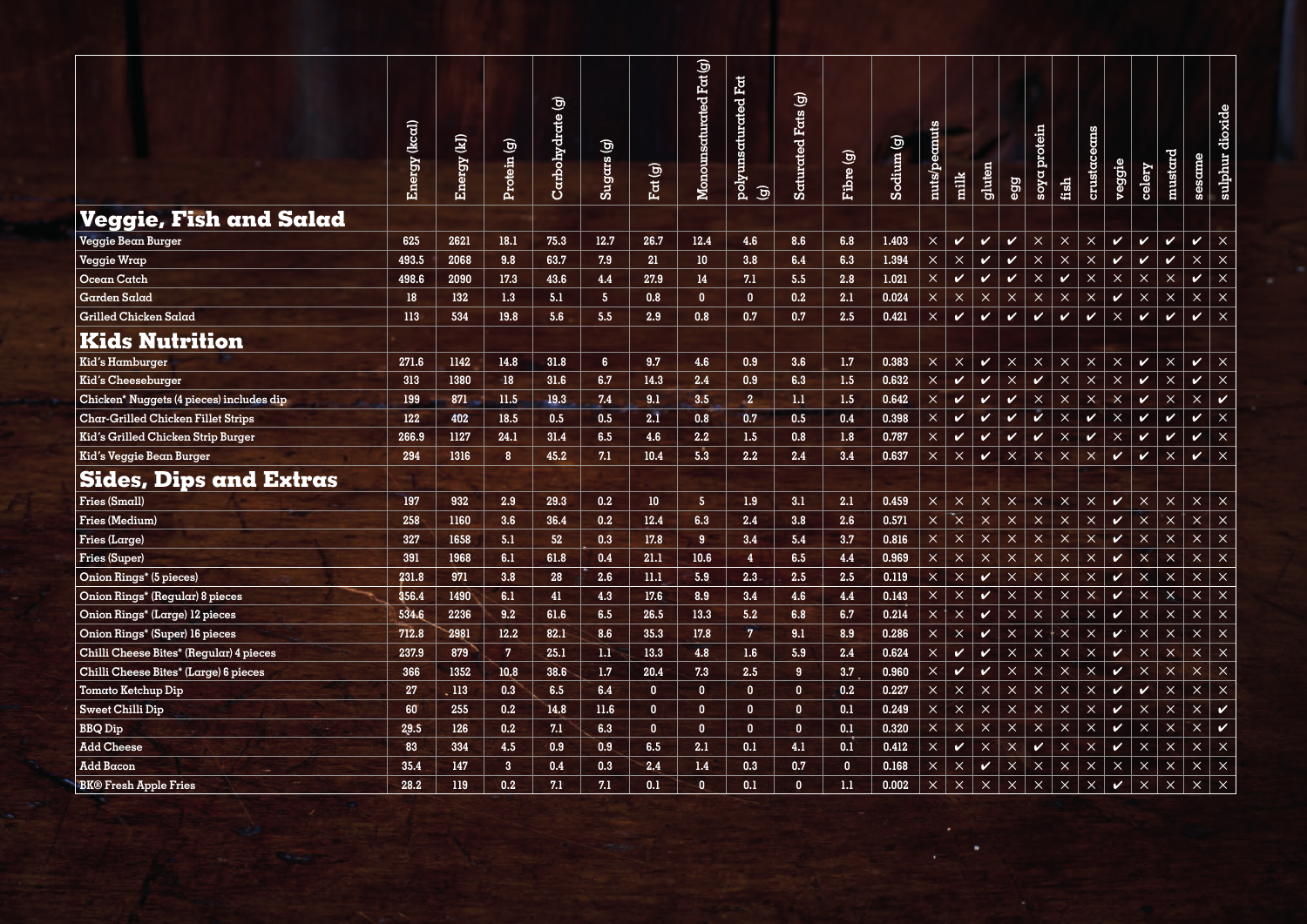|                                                | Energy (kcal) | Energy (kJ)     | Protein (g)                  | Carbohydrate (g) | Sugars(g)    | Fat (g)                      | Monounsaturat-<br>ed Fat (g) | polyunsaturated<br>Fat (g)   | Saturated Fats<br>$\widehat{\mathbf{G}}$ | Fibre (g)                    | $\text{Sodium}(g)$    | nuts/pecmuts            | $_{\rm{milk}}$             | gluten                  | egg                  | soya protein            | fish                 | crustaceans             | veggie                      | celery               | mustard                 | sescrme                 | sulphur dioxide            |
|------------------------------------------------|---------------|-----------------|------------------------------|------------------|--------------|------------------------------|------------------------------|------------------------------|------------------------------------------|------------------------------|-----------------------|-------------------------|----------------------------|-------------------------|----------------------|-------------------------|----------------------|-------------------------|-----------------------------|----------------------|-------------------------|-------------------------|----------------------------|
| <b>Desserts, Shakes &amp; Frozen Beverages</b> |               |                 |                              |                  |              |                              |                              |                              |                                          |                              |                       |                         |                            |                         |                      |                         |                      |                         |                             |                      |                         |                         |                            |
| Ice Cream Cone                                 | 99.2          | 430             | 2.3                          | 15.6             | 13.2         | 3.4                          | 0.8                          | 0.1                          | 2.2                                      | 0.1                          | 0.059                 | $\times$                | $\boldsymbol{\mathcal{U}}$ | $\checkmark$            | $\checkmark$         | $\checkmark$            | $\times$             | $\times$                | $\checkmark$                | $\times$             | $\times$                | $\times$                | $\times$                   |
| Oreo Fusion                                    | 266           | 1253            | 5.3                          | 43.8             | 39           | 11.2                         | 1.4                          | $\mathbf{0}$                 | 7.1                                      | 0.7                          | 0.136                 | $\times$                | $\overline{\mathbf{v}}$    | $\mathbf v$             | $\times$             | $\checkmark$            | $\times$             | $\times$                | $\checkmark$                | $\times$             | $\times$                | $\times$                | $\overline{\mathsf{x}}$    |
| Kit Kat Fusion                                 | 345           | 1587            | 6.4                          | 56.7             | 50.4         | 13.7                         | 3.5                          | 0.3                          | 8.6                                      | 0.8                          | 0.154                 | V                       | $\checkmark$               | V                       | $\times$             | $\checkmark$            | $\times$             | $\times$                | $\checkmark$                | $\times$             | $\times$                | $\times$                | $\checkmark$               |
| Strawberry Cheesecake Fusion                   | 333.3         | 1436            | 11.8                         | 57.6             | 42.6         | 9.8                          | 2.6                          | 0.6                          | $5.8\,$                                  | 0.8                          | 0.198                 | $\times$                | $\checkmark$               | V                       | $\times$             | $\times$                | $\times$             | $\times$                | $\checkmark$                | $\times$             | $\boldsymbol{\times}$   | $\times$                | $\checkmark$               |
| Strawberry Sundae                              | 133           | 924             | 9                            | 36.2             | 34.5         | 6.5                          | 1.3                          | $\mathbf{0}$                 | 4.6                                      | 0.1                          | 0.122                 | $\times$                | $\checkmark$               | $\times$                | $\times$             | $\times$                | $\times$             | $\times$                | $\checkmark$                | $\times$             | $\times$                | $\times$                | $\boldsymbol{\mathsf{v}}$  |
| Chocolate Sundae                               | 153           | 936             | $\overline{4}$               | 37.3             | 34.9         | 6.4                          | $1.3\,$                      | $\mathbf{0}$                 | 4.5                                      | 0.3                          | 0.114                 | $\times$                | V                          | $\mathbf{v}$            | $\times$             | $\times$                | $\times$             | $\times$                | $\checkmark$                | $\times$             | $\boldsymbol{\times}$   | $\times$                | $\checkmark$               |
| Chocolate Filled Muffin                        | 482           | 2007            | $\overline{4}$               | 47.1             | 31.8         | 30.6                         | 16.4                         | 7.1                          | 6.8                                      | 3.3                          | 0.288                 | V                       | $\checkmark$               | $\checkmark$            | V                    | $\boldsymbol{v}$        | $\times$             | $\times$                | $\checkmark$                | $\times$             | $\times$                | V                       | $\times$                   |
| <b>Blueberry Filled Muffin</b>                 | 430           | 1799            | 5.4                          | 48.3             | 41           | 24                           | 12.6                         | 5.2                          | 5.4                                      | 0.8                          | 0.269                 | V                       | $\checkmark$               | $\mathbf v$             | V                    | $\times$                | $\times$             | $\overline{\mathsf{x}}$ | $\checkmark$                | $\times$             | $\times$                |                         | $\times$                   |
| Shake Regular (Vanilla)                        | 371           | 1558            | $11.1\,$                     | 59.4             | 59.4         | 9.3                          | 1.9                          | $\mathbf{0}$                 | 7.4                                      | $\mathbf{0}$                 | 0.260                 | $\times$                | $\checkmark$               | $\times$                | $\times$             | $\times$                | $\times$             | $\times$                | $\boldsymbol{\mathcal{U}}$  | $\times$             | $\times$                | $\times$                | $\times$                   |
| Shake Large (Vanilla)                          | 460           | 1932            | 13.8                         | 73.6             | 73.6         | 11.5                         | 2.3                          | $\mathbf{0}$                 | 9.2                                      | $\mathbf{0}$                 | 0.322                 | $\times$                | $\checkmark$               | $\times$                | $\times$             | $\times$                | $\times$             | $\times$                | $\checkmark$                | $\times$             | $\times$                | $\times$                | $\times$                   |
| Shake Regular (Strawberry)                     | 433.4         | 1824            | 11.2                         | 74.9             | 72.1         | 9.3                          | 1.9                          | $\mathbf{0}$                 | 7.4                                      | $\mathbf{0}$                 | 0.270                 | $\times$                | $\checkmark$               | $\mathbf v$             | $\times$             | $\times$                | $\times$             | $\times$                | $\checkmark$                | $\times$             | $\times$                | $\times$                | $\times$                   |
| Shake Large (Strawberry)                       | 582.7         | 2455            | 13.8                         | 104.3            | 98.7         | 11.5                         | 2.3                          | $\mathbf{0}$                 | 9.2                                      | $\mathbf{0}$                 | 0.341                 | $\times$                | $\checkmark$               | $\mathbf v$             | $\mathsf X$          | $\times$                | $\times$             | $\times$                | $\checkmark$                | $\times$             | $\times$                | $\times$                | $\times$                   |
| Shake Regular (Chocolate)                      | 448.4         | 1892            | 11.5                         | 79.8             | 74           | 9.6                          | $\overline{2}$               | $\mathbf{0}$                 | 7.5                                      | 0.5                          | 0.287                 | $\times$                | $\checkmark$               | $\mathbf v$             | $\times$             | $\checkmark$            | $\times$             | $\times$                | $\checkmark$                | $\times$             | $\times$                | $\times$                | $\times$                   |
| Shake Large (Chocolate)                        | 612.2         | 2588            | 14.4                         | 113.7            | 102.4        | 12.1                         | 2.6                          | 0.1                          | 9.5                                      | 0.9                          | 0.375                 | $\times$                | $\checkmark$               | $\mathbf v$             | $\times$             | $\checkmark$            | $\times$             | $\times$                | $\checkmark$                | $\times$             | $\boldsymbol{\times}$   | $\times$                | $\times$                   |
| Frappe Regular (Caramel)                       | 337.5         | 1438            | 8.1                          | 57               | 36.3         | 8.5                          | 1.7                          | 0.2                          | 4.9                                      | 0.5                          | 0.161                 | $\times$                | V                          | $\times$                | $\times$             | <b>Q</b>                | $\times$             | $\times$                | $\checkmark$                | $\times$             | $\times$                | $\times$                | $\checkmark$               |
| Frappe Large (Caramel)                         | 418           | 1783            | 10.7                         | 73.1             | 45.8         | 9.1                          | 1.7                          | 0.2                          | 4.9                                      | 0.7                          | 0.208                 | $\times$                | $\boldsymbol{\mathcal{U}}$ | $\times$                | $\times$             | $\times$                | $\times$             | $\times$                |                             | $\times$             | $\times$                | $\times$                | $\checkmark$               |
| Frappe Regular (Chocolate flavour)             | 326.8         | 1379            | 8.5                          | 53.3             | 44.6         | 8.2                          | 1.2                          | 0.2                          | 4.7                                      | 3.2                          | 0.102                 | $\times$                | V                          | $\boldsymbol{\nu}$      | $\times$             | $\boldsymbol{\times}$   | $\times$             | $\times$                | $\checkmark$                | $\times$             | $\times$                | $\times$                | $\boldsymbol{\mathcal{U}}$ |
| Frappe Large (Chocolate flavour)               | 407.6         | 1721            | 11.2                         | 68.1             | 57.2         | 9.2                          | 1.2                          | 0.2                          | 5 <sub>1</sub>                           | 4.2                          | 0.134                 | $\times$                | $\checkmark$               | $\checkmark$            | $\times$             | $\times$                | $\times$             | $\times$                | $\checkmark$                | $\times$             | $\times$                | $\times$                | $\checkmark$               |
| Smoothie Regular (Strawberry banana)           | 206.2         | 875             | 1.9                          | 48.1             | 45.3         | 0.5                          | $0^{\circ}$                  | $\mathbf{0}$                 | 0.3                                      | 0.7                          | 0.007                 | $\times$                | V                          | $\times$                | $\times$             | $\times$                | $\times$             | $\times$                | $\boldsymbol{\mathcal{U}}$  | $\times$             | $\times$                | $\times$                | $\checkmark$               |
| Smoothie Large (Strawberry banana)             | 278.5         | 1183            | $1.9$                        | 65.5             | 60.9         | 0.8                          | 0.2                          | $\mathbf{0}$                 | 0.1                                      | Т                            | 0.008                 | $\times$                | V                          | $\times$                | $\times$             | $\times$                | $\times$             | $\times$                | $\mathbf{v}$                | $\times$             | $\times$                | $\times$                | $\checkmark$               |
| Smoothie Regular (Tropical mango)              | 220.8         | 938             | $1.3$                        | 52               | 49.6         | 0.7                          | 0.1                          | $\mathbf{0}$                 | 0.3                                      | 0.9                          | 0.005                 | $\boldsymbol{\times}$   | V                          | $\times$                | $\times$             | $\times$                | $\times$             | $\times$                | V                           | $\times$             | $\times$                | $\times$                | $\checkmark$               |
| Smoothie Large (Tropical mango)                | 294.9         | 1253            | 1.9                          | 69.3             | 66           | $\bf{1}$                     | 0.2                          | $\mathbf{0}$                 | 0.5                                      | 1.2                          | 0.007                 | $\times$                | $\checkmark$               | $\times$                | $\mathsf{X}$         | $\mathsf{X}$            | $\times$             | $\times$                | $\mathbf{v}$                | $\times$             | $\times$                | $\times$                | $\checkmark$               |
| Drinks                                         |               |                 |                              |                  |              |                              |                              |                              |                                          |                              |                       |                         |                            |                         |                      |                         |                      |                         |                             |                      |                         |                         |                            |
| <b>SOFTDRINKS</b>                              |               |                 |                              |                  |              |                              |                              |                              |                                          |                              |                       |                         |                            |                         |                      |                         |                      |                         |                             |                      |                         |                         |                            |
| Regular Coca-Cola                              | 168           | 720             | $\mathbf{0}$                 | 42.4             | 42.4         | $\mathbf{0}$                 | $\mathbf{0}$                 | $\mathbf{0}$                 | $\mathbf{0}$                             | $\mathbf{0}$                 | $\mathbf 0$           | $\times$                | $\times$                   | $\times$                | $\times$             | $\times$                | $\times$             | $\mathsf X$             | $\checkmark$                | $\times$             | $\times$                | $\mathsf{X}$            | $\times$                   |
| Large Coca-Cola                                | 210           | 900             | $\mathbf{0}$                 | 53               | 53           | $\mathbf{0}$                 | $\mathbf{0}$                 | $\mathbf{0}$                 | $\mathbf{0}$                             | $\overline{0}$               | $\mathbf{0}$          | $\times$<br>$\times$    | $\times$                   | $\times$                | $\times$             | $\times$                | $\times$             | $\times$                | $\mathbf v$<br>$\checkmark$ | $\times$             | $\times$                | $\times$                | $\times$                   |
| Super Coca-Cola<br>Kids Coca-Cola              | 315<br>126    | 1350<br>540     | $\overline{0}$               | 79.5<br>31.8     | 79.5<br>31.8 | $\mathbf{0}$<br>$\mathbf{0}$ | $\mathbf{0}$                 | $\mathbf{0}$                 | $\mathbf{0}$<br>$\mathbf{0}$             | $\mathbf{0}$                 | $\bf{0}$              | $\times$                | $\times$                   | $\times$                | $\times$             | $\times$                | $\times$             | $\times$                |                             | $\times$             | $\times$                | $\times$                | $\times$                   |
|                                                | з             | $\overline{4}$  | $\mathbf{0}$<br>$\mathbf{0}$ | $\mathbf{0}$     | $\mathbf{0}$ | $\mathbf{0}$                 | $\mathbf{0}$<br>$\mathbf{0}$ | $\mathbf{0}$<br>$\mathbf{0}$ | $\mathbf{0}$                             | $\mathbf{0}$<br>$\mathbf{0}$ | $\mathbf{0}$<br>0.120 | $\times$                | $\times$<br>$\times$       | $\times$<br>$\times$    | $\times$<br>$\times$ | $\times$<br>$\times$    | $\times$<br>$\times$ | $\times$<br>$\times$    | V<br>$\boldsymbol{\nu}$     | $\times$<br>$\times$ | $\times$<br>$\times$    | $\times$<br>$\times$    | $\times$<br>$\times$       |
| <b>Regular Diet Coke</b><br>Large Diet Coke    | 1.3           | $5\phantom{.0}$ | $\mathbf{0}$                 | $\mathbf{0}$     | $\mathbf{0}$ | $\mathbf{0}$                 | $\overline{\mathbf{0}}$      | $\mathbf{0}$                 | $\mathbf{0}$                             | $\mathbf{0}$                 | 0.150                 | $\times$                | $\times$                   | $\times$                | $\times$             | $\times$                | $\times$             | $\times$                | V                           | $\times$             | $\times$                | $\times$                | $\times$                   |
| <b>Super Diet Coke</b>                         | 1.9           | 8               | $\bf{0}$                     | $\mathbf{0}$     | $\mathbf{0}$ | $\overline{0}$               | $\mathbf{0}$                 | $\mathbf{0}$                 | $\mathbf{0}$                             | $\mathbf{0}$                 | 0.225                 | $\times$                | $\times$                   | $\times$                | $\times$             | $\times$                | X                    | $\times$                | $\mathbf v$                 | $\times$             | $\times$                | $\times$                | $\times$                   |
| <b>Kids Diet Coke</b>                          | 0.8           | $\overline{3}$  | $\overline{0}$               | $\mathbf{0}$     | $\mathbf{0}$ | $\overline{0}$               | $\mathbf{0}$                 | $\mathbf{0}$                 | $\mathbf{0}$                             | $\mathbf{0}$                 | 0.09                  | $\times$                | $\times$                   | $\times$                | $\times$             | $\times$                | $\times$             | $\times$                | $\boldsymbol{\nu}$          | $\times$             | $\times$                | $\times$                | $\times$                   |
| Regular Fanta                                  | 156           | 664             | 0.4                          | 38               | 35.2         | 0.4                          | $\mathbf{0}$                 | $\mathbf{0}$                 | $\mathbf{0}$                             | $\mathbf{0}$                 | 0.120                 | $\times$                | $\times$                   | $\times$                | $\times$             | $\times$                | $\times$             | $\times$                | V                           | $\times$             | $\times$                | X                       |                            |
| Large Fanta                                    | 195           | 830             | 0.5                          | 47.5             | 44           | 0.5                          | $\mathbf{0}$                 | $\mathbf{0}$                 | 0.1                                      | $\mathbf{0}$                 | 0.150                 | $\times$                | $\boldsymbol{\times}$      | $\times$                | $\times$             | $\mathsf{X}% _{0}$      | $\mathsf{X}% _{0}$   | $\mathsf{X}$            | $\checkmark$                | $\times$             | $\mathsf{x}$            | $x \mid x$              |                            |
| Super Fanta                                    | 292.5         | 1245            | 0.8                          | 71.3             | $-66$        | 0.8                          | $\overline{0}$               | $\overline{0}$               | 0.1                                      | $0 +$                        | 0.225                 | $\times$                | $\times$                   | $\times$                | $\times$             | $\mathsf X$             | $\mathsf{X}$         | $\times$                | $\boldsymbol{v}$            | $\times$             | $\times$                | $\overline{\mathsf{x}}$ | $\times$                   |
| Kids Fanta                                     | 117           | 498             | 0.3                          | 28.5             | 26.4         | 0.3                          | $\mathbf{0}$                 | $\mathbf{0}$                 | $\mathbf{0}$                             | $\overline{0}$               | 0.09                  | $\vert x \vert$         | $\mathsf{X}$               | $\times$                | $\mathsf{X}$         | $\mathsf{X}$            | $\times$             | $\times$                | $\boldsymbol{\mathcal{V}}$  | $\mathsf{X}$         | $\times$                | $\times$                | $\times$                   |
| Regular Sprite                                 | 112           | 468             | $\overline{\mathbf{0}}$      | 26.4             | 26.4         | $\mathbf{0}^-$               | $\overline{0}$               | $\mathbf{0}$                 | $\mathbf{0}$                             | $\overline{0}$               | $\mathbf{0}$          | $\times$                | $\boldsymbol{\times}$      | $\overline{\mathsf{x}}$ | $\mathsf{X}$         | $\overline{\mathsf{x}}$ | $\times$             | $\times$                | $\overline{\mathbf{v}}$     | $\mathsf{X}% _{0}$   | $\overline{\mathsf{x}}$ | $\times$ $\times$       |                            |
| <b>Large Sprite</b>                            | 140           | 585             | $\mathbf{0}$                 | 33               | 33           | $\mathbf{0}$                 | $\mathbf{0}$                 | $\mathbf{0}$                 | $\mathbf{0}$                             | $\mathbf{0}$                 | $\bf{0}$              | $\times$                | $\color{red} \times$       | $\mathsf X$             | $\mathsf X$          | $\overline{\mathsf{x}}$ | $\mathsf{X}$         | $\times$                | $\mathbf v$                 | $\times$             | $\mathsf{x}$            | $\ddot{\mathbf{x}}$     | $\overline{\mathbf{x}}$    |
| <b>Super Sprite</b>                            | 210           | 878             | $\overline{\mathbf{0}}$      | 49.5             | 49.5         | $\mathbf{0}^-$               | $\mathbf{0}$                 | $\overline{0}$               | $\mathbf{0}$                             | $\mathbf{0}$                 | $\mathbf{0}$          | $\times$                | $\times$                   | $\times$                | $\mathsf X$          | $\mathsf{x}$            | $\mathsf{x}$         | $\times$                | $\checkmark$                | $\times$             | $\times$                | $\times$                | $\times$                   |
| <b>Kids Sprite</b>                             | 126           | 351             | $\overline{0}$               | 19.8             | 19.8         | $\mathbf{0}$                 | $\mathbf{0}$                 | $\mathbf{0}$                 | $\mathbf{0}$                             | $\mathbf{0}$                 | $\overline{0}$        | $\mathsf X$             | $\mathord{\text{-x}}$      | $\times$                | $\times$             | $\times$                | $\times$             | $\times$                | V                           | $\times$             | $\times$                | $\times$                | $\times$                   |
| Tropicana                                      | 112.8         | 485             | 1.8                          | 23.6             | 23.6         | $\mathbf{0}$                 | $\mathbf{0}$                 | $\mathbf{0}$                 | $\mathbf{0}$                             | 1.3                          | $\mathbf{0}$          | $\times$                | $\mathsf X$                | $\mathbb{R}^{\times}$   | $\mathsf{X}$         | $\times$                | $\times$             | $\mathsf X$             | $\checkmark$                | $\mathsf{X}$         | $\times$                | $\mathsf{X}^-$          | $\times$                   |
|                                                |               | 270             |                              |                  |              |                              |                              |                              |                                          |                              |                       | $\times$                |                            | $\times$                |                      | $\times$                |                      |                         | $\mathbf v$                 |                      | $\times$                |                         | $\mathsf{x}$               |
| Alive                                          | 62.5          |                 | $\mathbf{0}$                 | 15.3             | 15.3         | $\mathbf{0}$                 | $\mathbf{0}$                 | $\mathbf{0}$                 | $\mathbf{0}$                             | $\mathbf{0}$                 | 0                     |                         | $\times$                   |                         | $\mathsf{x}$         |                         | $\times$             | $\times$                |                             | $\times$             |                         | $\mathbf{x}$            |                            |
| Milk                                           | 122.5         | 510             | 8.5                          | 12.5             | 12.5         | 4.3                          | $1.3$                        | $\mathbf{0}$                 | 2.5                                      | $\mathbf{0}$                 | 0.143                 | $\mathsf{X}$            | $\checkmark$               | $\times$                | $\mathsf{X}$         | $\times$                | $\mathsf X$          | $\times$                | $\checkmark$                | $\mathsf{X}$         | $\mathsf X$             | $\times$                | $\mathsf{X}$               |
| Water                                          | $\mathbf{0}$  | $\mathbf{0}$    | $\mathbf{0}$                 | $\mathbf{0}$     | $\mathbf{0}$ | $\mathbf{0}$                 | $\mathbf{0}$                 | $\mathbf{0}$                 | $\mathbf{0}$                             | $\mathbf{0}$                 | 0.010                 | $\overline{\mathbf{x}}$ | $\times$                   | $\times$                | $\times$             | $\mathsf X$             | $\times$             | $\times$                | $\checkmark$                | $\times$             | $\times$                | $\mathsf X$             | $\mathsf X$                |